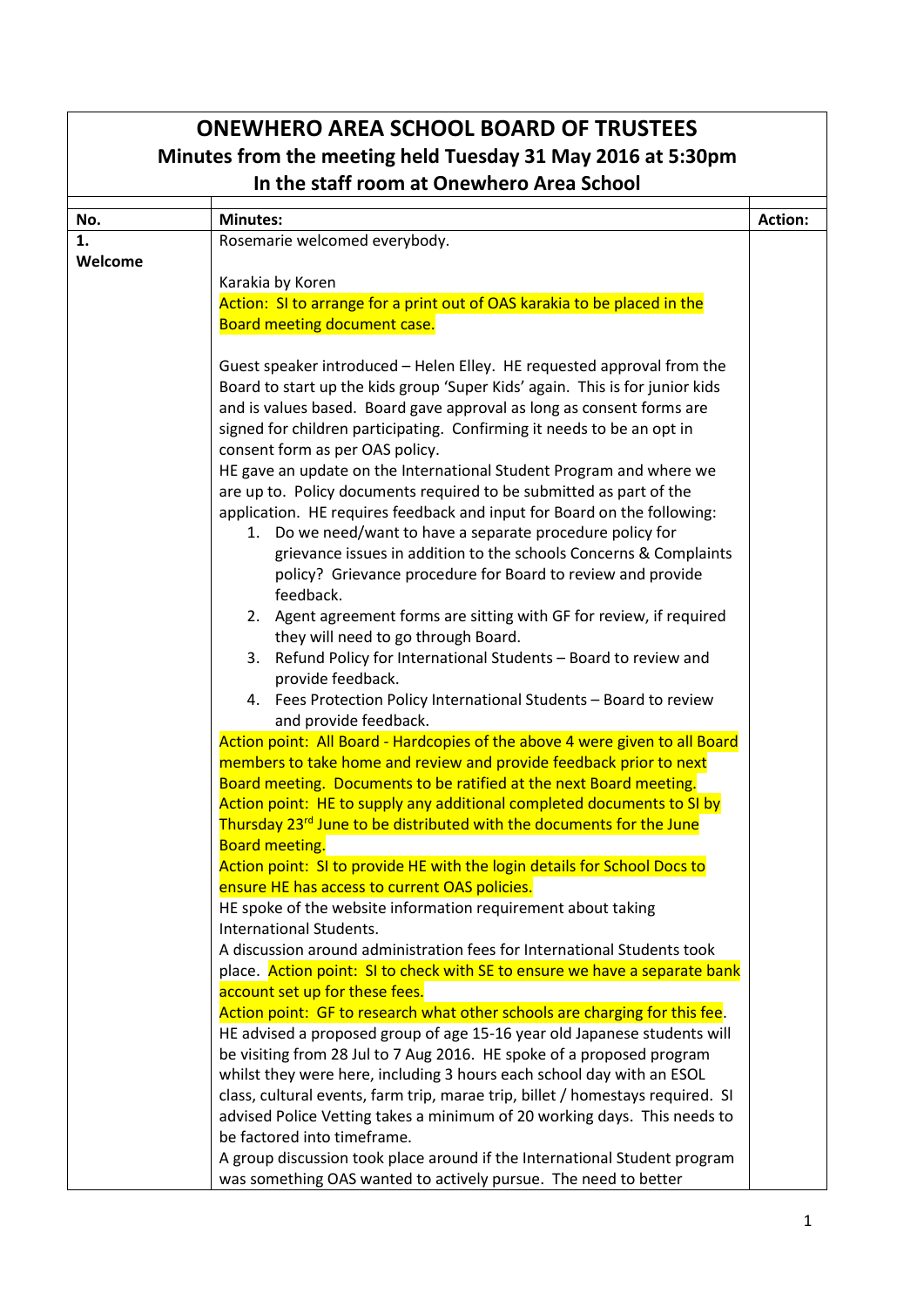|                         | understand what resources are required to have 5, 10 or 20 students.<br>Suggested that 10 students would be required to make it viable. There's a<br>requirement for an ESOL teacher plus a room / space would need to be<br>allocated. A target market needs to be identified. A Board decision will<br>need to be made if we pursue this and who we are pursuing. And then<br>establishing when OAS would be ready with resourcing to start the<br>International Student program. GF suggested that we were not in a<br>position to go ahead now, suggested resourcing be put in place for 2017 if<br>we do pursue. GF and HE still needed to have a discussion with NZQA to<br>get confirmation from this organization that we are good to go prior to a<br>decision being made by the Board. Action point: HE/ GF to have phone<br>conversation with Liz 01/06/2016.<br>A discussion around offering Aghort (Primary industries) as part of the<br>curriculum would give us a point of difference and makes sense with the<br>community we live in.                                                                                                               |  |
|-------------------------|-----------------------------------------------------------------------------------------------------------------------------------------------------------------------------------------------------------------------------------------------------------------------------------------------------------------------------------------------------------------------------------------------------------------------------------------------------------------------------------------------------------------------------------------------------------------------------------------------------------------------------------------------------------------------------------------------------------------------------------------------------------------------------------------------------------------------------------------------------------------------------------------------------------------------------------------------------------------------------------------------------------------------------------------------------------------------------------------------------------------------------------------------------------------------|--|
|                         | Guest speaker - Darren Mann. DM presented Astle reading data and<br>trends. Data was broken down by boys and girls to look at difference<br>between the two. DM explained Astle is a common generic reading<br>assessment used. Data, observations and concerns presented along with<br>looking ahead. A discussion around this took place. DM's next steps were<br>to present the data to the teachers at the teacher only day, teachers to<br>come up with strategies.                                                                                                                                                                                                                                                                                                                                                                                                                                                                                                                                                                                                                                                                                              |  |
| 2.                      | 2.1 Present: Rosemarie Costar (Chairperson), Greg Fenton, Rebecca Bills                                                                                                                                                                                                                                                                                                                                                                                                                                                                                                                                                                                                                                                                                                                                                                                                                                                                                                                                                                                                                                                                                               |  |
| <b>Meeting Protocol</b> | (Staff Rep), Rereokeroa Shaw, Koren Hopoi, Julian Austin, Stacey Ingram<br>(Minute taker), Jonathan Lovatt, Hannah Ross (Student Rep), Greg Shortt                                                                                                                                                                                                                                                                                                                                                                                                                                                                                                                                                                                                                                                                                                                                                                                                                                                                                                                                                                                                                    |  |
|                         |                                                                                                                                                                                                                                                                                                                                                                                                                                                                                                                                                                                                                                                                                                                                                                                                                                                                                                                                                                                                                                                                                                                                                                       |  |
|                         | 2.2 Apologies: Florence Lussi, Rima Taua.                                                                                                                                                                                                                                                                                                                                                                                                                                                                                                                                                                                                                                                                                                                                                                                                                                                                                                                                                                                                                                                                                                                             |  |
|                         | 2.3 Minutes from previous meeting approved.                                                                                                                                                                                                                                                                                                                                                                                                                                                                                                                                                                                                                                                                                                                                                                                                                                                                                                                                                                                                                                                                                                                           |  |
|                         | M. Jonathan Lovatt S. Julian Austin                                                                                                                                                                                                                                                                                                                                                                                                                                                                                                                                                                                                                                                                                                                                                                                                                                                                                                                                                                                                                                                                                                                                   |  |
|                         | 2.4 Matters arising from previous meeting (12 April 2016):<br>RC read through action points from last meeting.<br>SI confirmed Consent form to conduct bag searches has been<br>amended and filed as instructed.<br>Staff to receive training on symptoms of child abuse $-\arctan$<br>required: KH to speak to JP around her contacts with CYFs to<br>identify a provider to run this staff training. Training to then be<br>scheduled to run as soon as possible.<br>Parental information evening - KH gave an update with regard to<br>٠<br>organisations she had made inquiry with. KH advised of new<br>organisation (starting up in Aug) called Youth INtact - action<br>required: RC to speak to Council contact. RC will then email Board<br>to update.<br>AKL Regional Dental Service - RC advised that the Dental Service<br>will be coming back. They arrive 24 <sup>th</sup> June for set up and will be<br>operating from 27 <sup>th</sup> June. They will remain at OAS until yrs. 1 to 6<br>are completed. Action required: SI to prepare / send a thank you<br>letter to Jane Stehr for her efforts involved to get the Dental<br>Service reinstated. |  |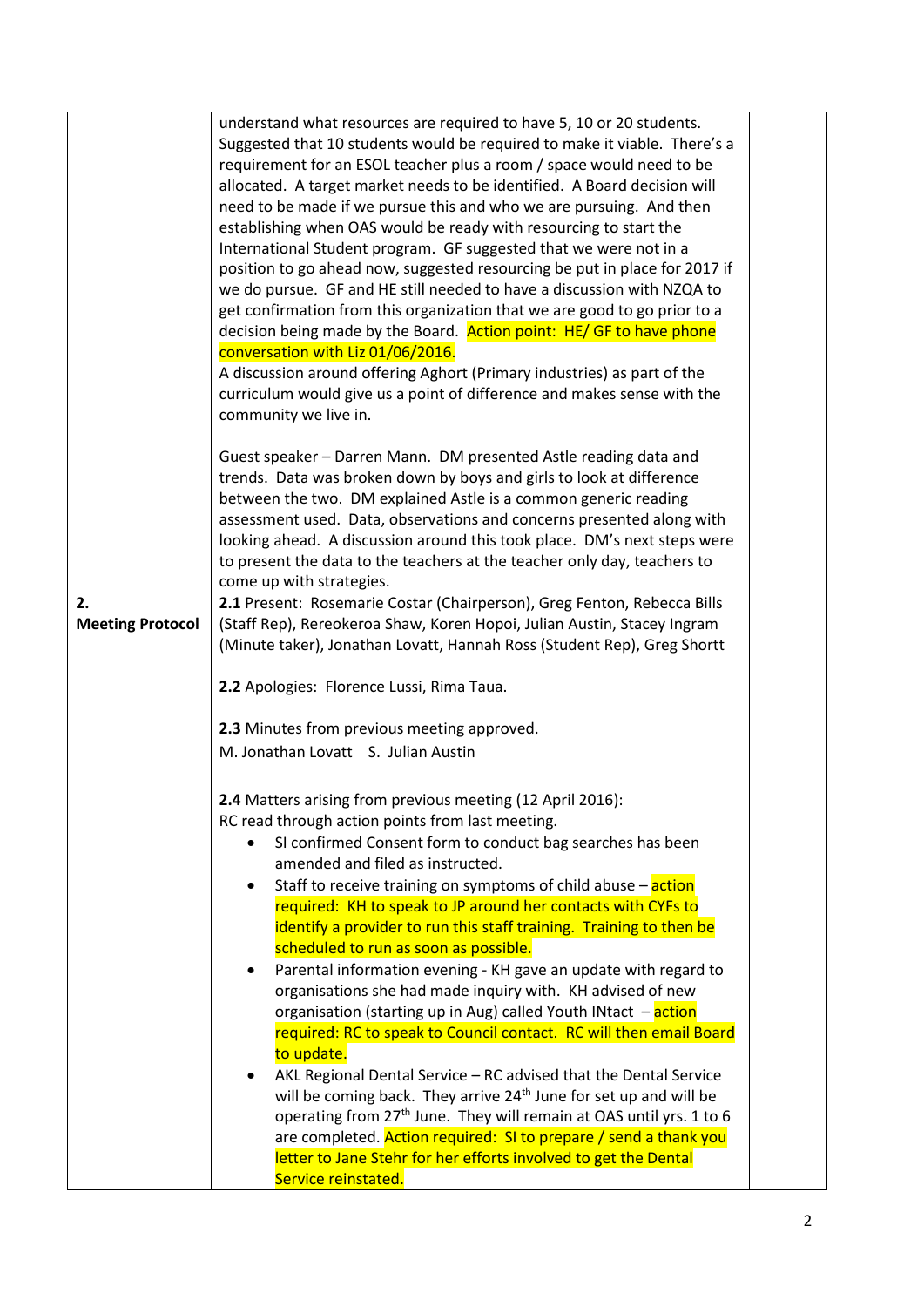| GF confirmed he had addressed the use of Safety Equipment with<br>$\bullet$        |
|------------------------------------------------------------------------------------|
| staff.                                                                             |
| Unattended students on the school grounds during class time - GF<br>٠              |
| and KH gave update on addressing this with all staff.                              |
| School fundraising. Business case presented. Board agree to a<br>$\bullet$         |
| Fixed Term Fundraising and Sponsorship Co-ordinator role for a                     |
| trial period of 3 months, 10 hours per week at an agreed hourly                    |
| rate. Action required: Recruitment for a person in the agreed                      |
| capacity.                                                                          |
| Discussions around fundraising generated a discussion on the MOE                   |
| Circular 2013/06 Payments by Parents of Students. Action                           |
| required: SI to obtain circular and distribute for the next Board                  |
| meeting. SI to add to June agenda.                                                 |
| Locked first aid kit a requirement for swimming pool area - GF<br>$\bullet$        |
| confirmed that HA will have this installed in preparation for the                  |
| opening of the next swimming season.                                               |
| Swimming Pool Diving Boards: Investigation of new smaller base                     |
| and platform size - GF made inquiry with Plaztuff, awaiting quotes.                |
| Action required: GF to present quotes once received.                               |
| Signage for Swimming pool depth - GF confirmed that HA will have<br>٠              |
| this completed in preparation for the open of the next swimming                    |
| season.                                                                            |
| Care cards - RC gave update on cost to print via vistaprint. \$30 for<br>$\bullet$ |
| 500 cards. Cost approved. Action required: SI to email RC school                   |
| logo.                                                                              |
| RB confirmed the amendment to policy to update the number of<br>٠                  |
| teachers on duty had been made.                                                    |
|                                                                                    |
| Damaged chemical sign with the fire brigade number out the front<br>٠              |
| of school is currently being addressed by HA.                                      |
| Completion of the attendance register by staff. KH gave an update<br>$\bullet$     |
| advising the procedures / policy for this are currently outdated.                  |
| Action required: KH rewriting, then KH to bring back to Board. RB                  |
| to then update school docs.                                                        |
| Feb Finance Report queries - JL gave an update on uniform loss,                    |
| discussion around this and stock-takes took place. Action                          |
| required: GS to look into a stock management system for                            |
| uniforms. Social science pizza expenditure - JL advised this was                   |
| incorrect coding.                                                                  |
| Board members to document what they currently do (for their<br>$\bullet$           |
| Board role) and have this prepared for the meeting. Clarification                  |
| was given around specific requirement for role description. RC has                 |
| completed Chair and Disciplinary Sub Committee roles. Action                       |
| required: GS to complete H&S, RB to complete staff one, JA to                      |
| complete Property, JL to complete Finance, HR to complete the                      |
| student version and RS to complete Maori Rep role.                                 |
| Matters arising from extraordinary meeting (28 April 2016):                        |
| RC read through action points from meeting.                                        |
| Market rent appraisal on school houses presented. Market value                     |
| of houses was discussed - GF advised school houses are not on                      |
| separate titles. Action required: Building appraisal to identify                   |
|                                                                                    |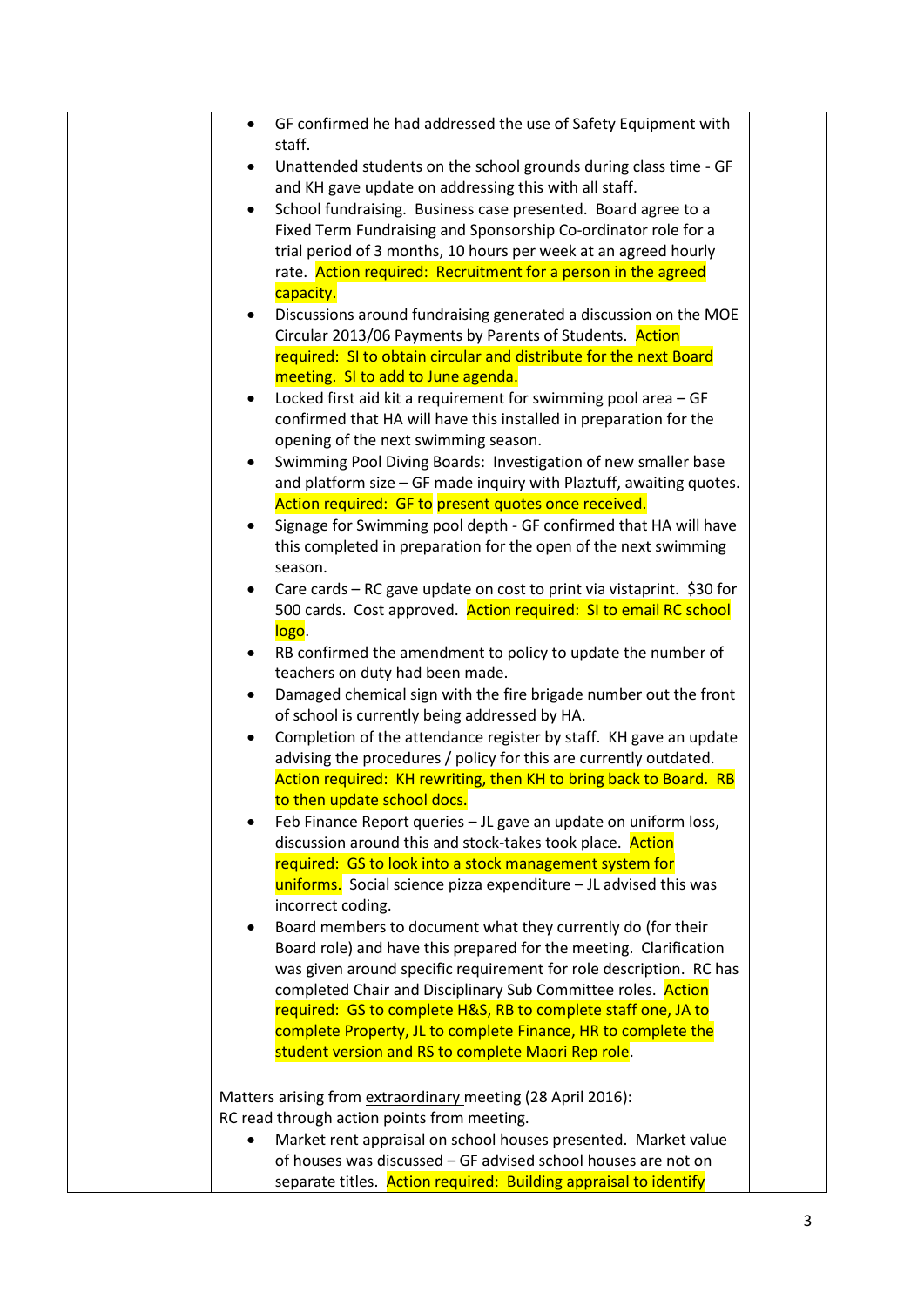|                        | property maintenance to be completed including a schedule of<br>repair / work. GF to present at June meeting.<br>Dampness in houses discussed, some trees causing issues. Action<br>required: GS to look into tree removal options.<br>Confirmation given that the income generated from the school<br>$\bullet$<br>houses sits in a separate bank account to the main account.<br>RC gave an update around the meeting held with key personnel at<br>٠<br>OECC on 18 May 2016. OECC to now come back to OAS early term<br>3. |  |
|------------------------|-------------------------------------------------------------------------------------------------------------------------------------------------------------------------------------------------------------------------------------------------------------------------------------------------------------------------------------------------------------------------------------------------------------------------------------------------------------------------------------------------------------------------------|--|
|                        | 2.5 Declaration of interests: Nil<br><b>3.1 Review of Policies</b>                                                                                                                                                                                                                                                                                                                                                                                                                                                            |  |
| 3.<br><b>Strategic</b> |                                                                                                                                                                                                                                                                                                                                                                                                                                                                                                                               |  |
| decisions              | 3.1a Ratify the Swimming Pool and the Alcohol, drugs and other harmful                                                                                                                                                                                                                                                                                                                                                                                                                                                        |  |
|                        | substances policy.                                                                                                                                                                                                                                                                                                                                                                                                                                                                                                            |  |
|                        | M. Julian Austin S. Rebecca Bills                                                                                                                                                                                                                                                                                                                                                                                                                                                                                             |  |
|                        |                                                                                                                                                                                                                                                                                                                                                                                                                                                                                                                               |  |
|                        | 3.1b The Emergency Planning and procedures document prepared by KP<br>was tabled.                                                                                                                                                                                                                                                                                                                                                                                                                                             |  |
|                        | M. Jonathan Lovatt S. Rereokeroa Shaw                                                                                                                                                                                                                                                                                                                                                                                                                                                                                         |  |
|                        | Action point: SI to email Board members the document, Board to review                                                                                                                                                                                                                                                                                                                                                                                                                                                         |  |
|                        | and respond to Kiri's queries detailed.                                                                                                                                                                                                                                                                                                                                                                                                                                                                                       |  |
| 4.                     | Principal's report tabled.                                                                                                                                                                                                                                                                                                                                                                                                                                                                                                    |  |
| <b>Strategic</b>       |                                                                                                                                                                                                                                                                                                                                                                                                                                                                                                                               |  |
| discussions            | 4.1 GF spoke of a hall upgrade requirement before the 125 <sup>th</sup> Jubilee.                                                                                                                                                                                                                                                                                                                                                                                                                                              |  |
|                        | Seeking approval from Board to proceed with the list presented. Board                                                                                                                                                                                                                                                                                                                                                                                                                                                         |  |
|                        | agreed for this to happen. Action point: GF to arrange work to be carried                                                                                                                                                                                                                                                                                                                                                                                                                                                     |  |
|                        | out in the term 3 holidays.                                                                                                                                                                                                                                                                                                                                                                                                                                                                                                   |  |
|                        | Discussion around the Community Hall account and the funds sitting in this                                                                                                                                                                                                                                                                                                                                                                                                                                                    |  |
|                        | account. Action point: GF to investigate. In addition to this; Action point:                                                                                                                                                                                                                                                                                                                                                                                                                                                  |  |
|                        | GF - Community Board proposal to assist with costs of upgrade.                                                                                                                                                                                                                                                                                                                                                                                                                                                                |  |
|                        | 4.2 GF advised there were 3 applicants for teacher aide position. There                                                                                                                                                                                                                                                                                                                                                                                                                                                       |  |
|                        | was a discussion around interviewing panel. Action point: Interviews to be                                                                                                                                                                                                                                                                                                                                                                                                                                                    |  |
|                        | arranged and conducted by GF, RB & HR.                                                                                                                                                                                                                                                                                                                                                                                                                                                                                        |  |
| 5.                     | 5.1 Finance report tabled.                                                                                                                                                                                                                                                                                                                                                                                                                                                                                                    |  |
| <b>Monitoring</b>      | JL talked through the new report and the new ledgers that have been set                                                                                                                                                                                                                                                                                                                                                                                                                                                       |  |
|                        | up to assist in the breakdown of information. This will reflect in the next                                                                                                                                                                                                                                                                                                                                                                                                                                                   |  |
|                        | set of figures from Edtech. JL identified that costs for the rubbish skip /                                                                                                                                                                                                                                                                                                                                                                                                                                                   |  |
|                        | removal were up on last year already. Potentially an issue with public<br>dumping in our rubbish skip. Action required: HA to get a quote to move                                                                                                                                                                                                                                                                                                                                                                             |  |
|                        | from open skip to lockable skip to ensure only school rubbish is going into                                                                                                                                                                                                                                                                                                                                                                                                                                                   |  |
|                        | skip.                                                                                                                                                                                                                                                                                                                                                                                                                                                                                                                         |  |
|                        | GF asked about the community recycling starting 1 July and what is                                                                                                                                                                                                                                                                                                                                                                                                                                                            |  |
|                        | allowed by the school. Action point: RC to speak to council and update                                                                                                                                                                                                                                                                                                                                                                                                                                                        |  |
|                        | Board.                                                                                                                                                                                                                                                                                                                                                                                                                                                                                                                        |  |
|                        | There was a brief discussion around canteen financials.                                                                                                                                                                                                                                                                                                                                                                                                                                                                       |  |
|                        | M. Julian Lovatt S. Julian Austin                                                                                                                                                                                                                                                                                                                                                                                                                                                                                             |  |
|                        | 5.2 Staff report tabled.                                                                                                                                                                                                                                                                                                                                                                                                                                                                                                      |  |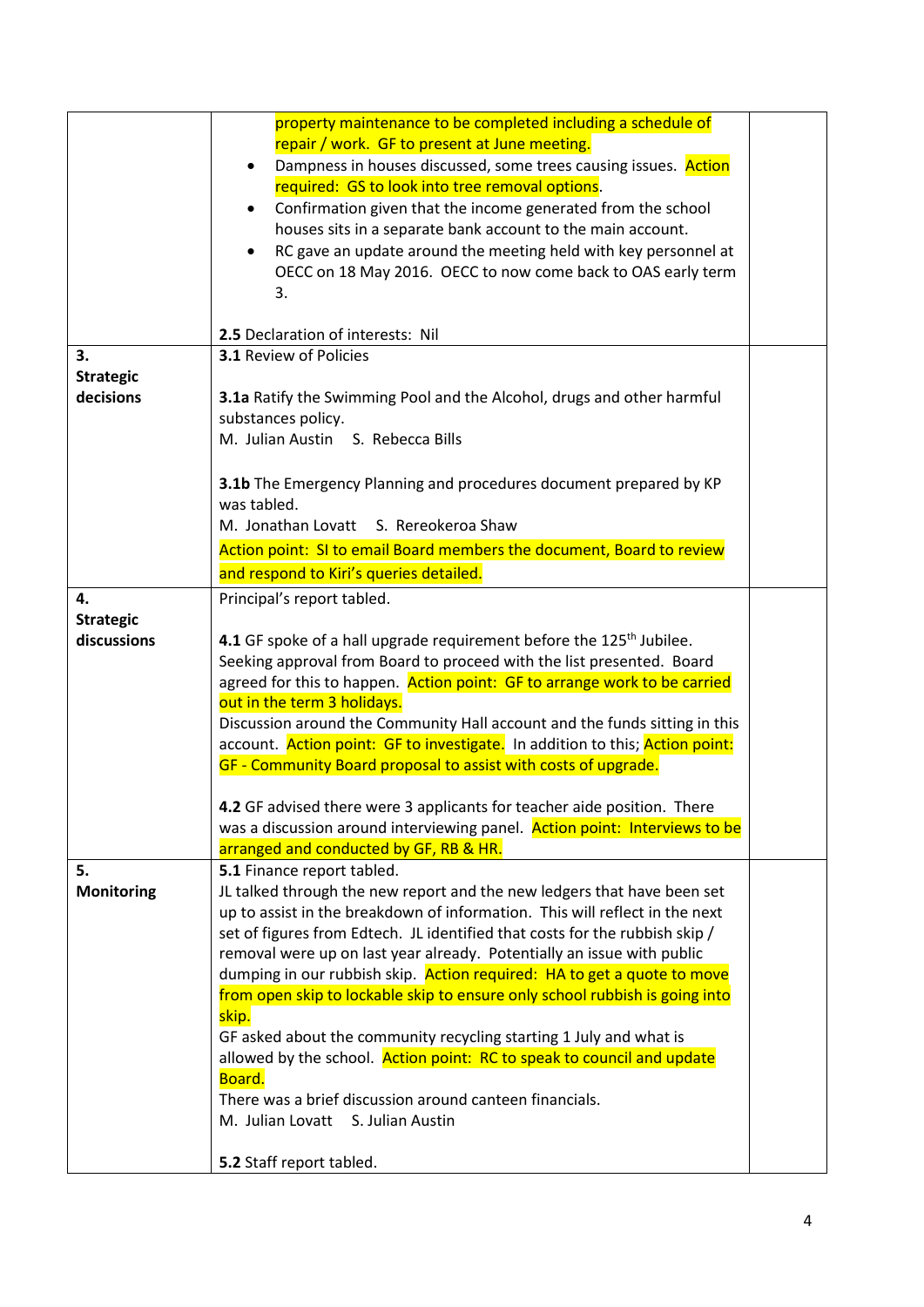|                | RB updated the Board on a number of staff using their own time to run         |  |
|----------------|-------------------------------------------------------------------------------|--|
|                | clubs etc. during lunchtime.                                                  |  |
|                | Acknowledgement by BoT for staff - efforts are most appreciated and this      |  |
|                | will be relayed to staff at next staff meeting.                               |  |
|                | Action required: GF / KH to pass on at next staff meeting.                    |  |
|                |                                                                               |  |
|                | M. Rebecca Bills Second. Julian Lovatt.                                       |  |
|                |                                                                               |  |
|                | 5.3 Student Rep Report tabled and accepted.                                   |  |
|                | There was a discussion around X-man and the contribution to kids learning     |  |
|                | made by him. X-man is a Council initiaitive. Action point: RB to arrange a    |  |
|                |                                                                               |  |
|                | thank you letter from teachers / kids to go to the Council in appreciation of |  |
|                | this service.                                                                 |  |
|                | 5.4 Maori Report tabled.                                                      |  |
|                | RS gave thanks to De Adre and Hannah for being involved in hui. RS            |  |
|                |                                                                               |  |
|                | provided an update on Matariki.                                               |  |
|                | 5.5 Health & Safety Report tabled.                                            |  |
|                | GS talked of progress the H&S committee had made. Discussion around           |  |
|                |                                                                               |  |
|                | the staff using the hazard email address and how things are getting done in   |  |
|                | response to emails. Discussed if the care cards were then required if         |  |
|                | people using the email, Board agreed that they were required in addition      |  |
|                | to.                                                                           |  |
|                | There was a discussion about the extreme concerns around safety for           |  |
|                | children around the traffic and parking of cars / buses on Hall road. A       |  |
|                | Specialist Schools Safety Officer has been contacted to come up to Hall       |  |
|                | road to assess this. Action required: Date of the Specialist Schools Safety   |  |
|                | Office assessment to be advised by RC.                                        |  |
|                | GS advised there are 4 key H&S areas for the Board: Leadership, Risk          |  |
|                | Identified, Injury & Illness and Monitoring.                                  |  |
|                | A discussion then took place around the need for liaison between OECC         |  |
|                | and OAS with regard to sharing H&S reports, policies and emergency            |  |
|                | planning and procedures. Action point: Once the Emergency Planning and        |  |
|                | procedures document is completed and ratified, GF to then make contact        |  |
|                | with OECC around this.                                                        |  |
|                | There was a discussion around the H&S report template and what this           |  |
|                | needs to include and an agreed priority ranking system. GS confirmed that     |  |
|                | this was being worked on. Action required: H&S committee to evolve            |  |
|                | working document.                                                             |  |
| 6.             | 6.1 NZSTA - Health & Safety at Work Act 2015: A practical guide for           |  |
| Inward         | boards of trustees and school leaders.                                        |  |
| Correspondence | 6.2 STA News                                                                  |  |
|                | 6.3 Microsoft Digital Learning Experience - Learning without limits.          |  |
|                | 6.4 PPTA - Mahi tika Pasifika Stage 1                                         |  |
|                | 6.5 NZ Education Gazette - April 2016                                         |  |
|                | 6.6 NZ Education Gazette - May 2016                                           |  |
|                | 6.7 MOE - 2015 Underuse: Final banking staffing balance.                      |  |
|                | 6.8 Safety Sign Sales Ltd: School safety signs                                |  |
|                | 6.9 MOE - Acknowledgement of receipt of Charter / Planning and                |  |
|                | reporting Documents.                                                          |  |